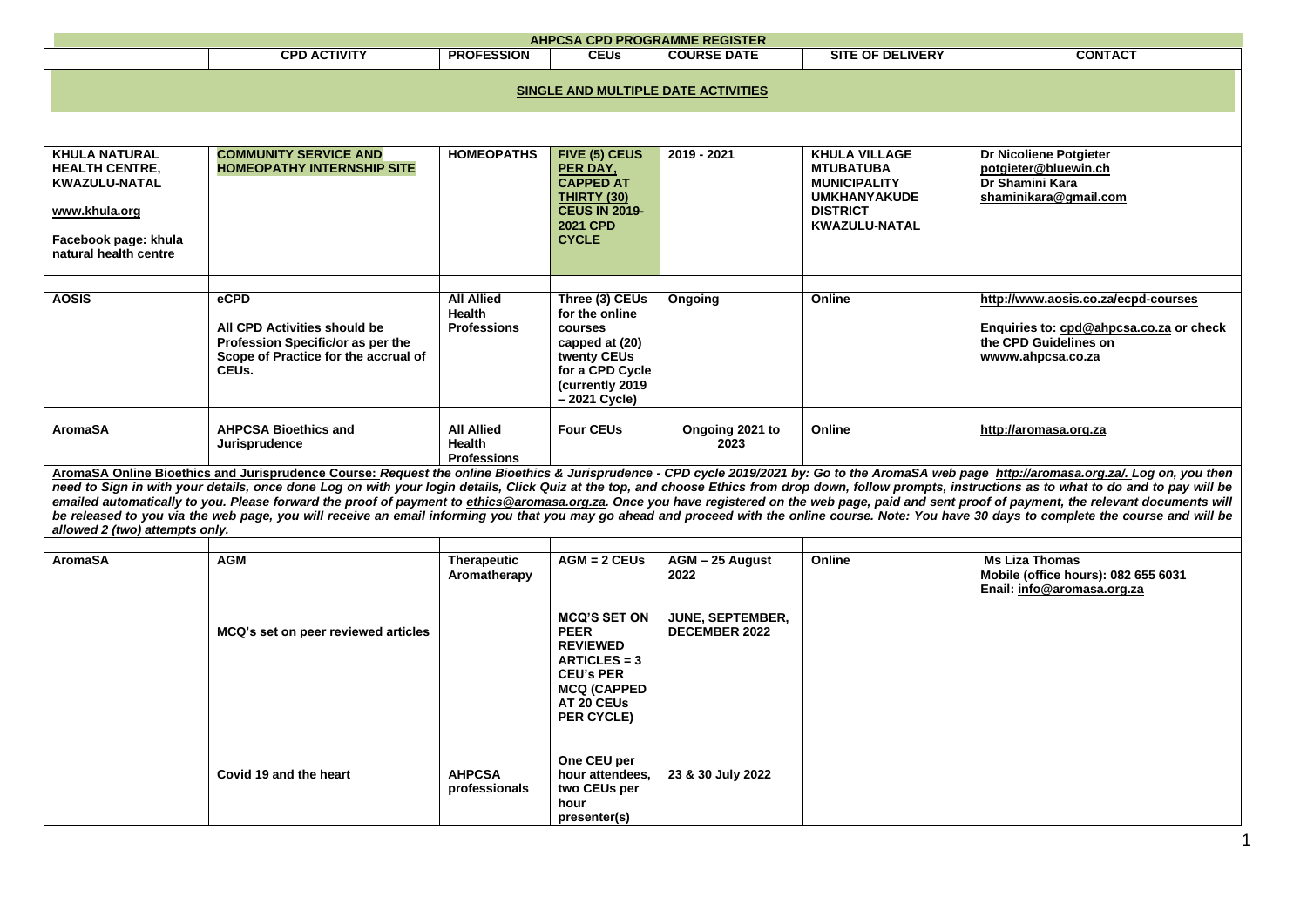| Beira, Brad Dr                                                            | <b>AHPCSA Bioethics and</b><br>Jurisprudence                                                                                                                                                                                                                                                                                                                                                                                                                                                                                                                                                                                                                                                                                                                                                                                                                                                                                                                                                                      | <b>AHPCSA</b><br>professionals | <b>Four CEUs</b>                                                        | September 2022           | <b>CASA CONGRESS</b>                                | Dr Brad Beira<br>Email: brad@genoa.co.za                                           |
|---------------------------------------------------------------------------|-------------------------------------------------------------------------------------------------------------------------------------------------------------------------------------------------------------------------------------------------------------------------------------------------------------------------------------------------------------------------------------------------------------------------------------------------------------------------------------------------------------------------------------------------------------------------------------------------------------------------------------------------------------------------------------------------------------------------------------------------------------------------------------------------------------------------------------------------------------------------------------------------------------------------------------------------------------------------------------------------------------------|--------------------------------|-------------------------------------------------------------------------|--------------------------|-----------------------------------------------------|------------------------------------------------------------------------------------|
|                                                                           |                                                                                                                                                                                                                                                                                                                                                                                                                                                                                                                                                                                                                                                                                                                                                                                                                                                                                                                                                                                                                   |                                |                                                                         |                          |                                                     |                                                                                    |
| <b>Chiropractic Association</b><br>of South Africa<br>(National)          | <b>CASA Council meetings</b>                                                                                                                                                                                                                                                                                                                                                                                                                                                                                                                                                                                                                                                                                                                                                                                                                                                                                                                                                                                      | Chiropractic                   | <b>Two CEUs</b>                                                         | <b>Contact organiser</b> | Online                                              | Dr Bridget Bromfield<br>Mobile: 082 805 4915<br>Email: sg@casacouncil.co.za        |
|                                                                           |                                                                                                                                                                                                                                                                                                                                                                                                                                                                                                                                                                                                                                                                                                                                                                                                                                                                                                                                                                                                                   |                                |                                                                         |                          |                                                     |                                                                                    |
| <b>Chiropractic Association</b><br>of South Africa                        | 1: Understanding telehealth as<br>Chiropractors; 2: Lockdown<br>exercises (for you and your<br>patients); 3: Your insurance and<br>telehealth; 4: Ethics in a<br>multidisciplinary sport practice; 5:<br>How to build a successful sport<br>chiropractic practice; 6: Nutritional<br>strategies for the most common<br>Chiropractic issues; 7: Importance<br>of understanding your MPI; 8:<br>Concussion; 9: Stand tall, reduce<br>falls: Chiropractic is key in fall<br>prevention among seniors; 10:<br>Clinic hygiene after lockdown; 11:<br>Crooked man and fascia; 12:<br>Telehealth assessment for the<br>lumbar and cervical spines; 13:<br>Setting your patient up for success<br>- how communication is key -<br>whether you are on a telehealth call<br>or sitting in front of your patient;<br>14: Chiropractic, Consent and<br>Children; 15: How you move<br>matters; 16: Informed Consent; 17:<br><b>Chiropractic Radiology - interesting</b><br>case studies; 18: Breastfeeding and<br>Chiropractic | Chiropractic                   | One CEU per<br>hour                                                     | <b>Contact organiser</b> | Online                                              | Dr Bridget Bromfield<br>Mobile: 082 805 4915<br>Email: sq@casacouncil.co.za        |
|                                                                           |                                                                                                                                                                                                                                                                                                                                                                                                                                                                                                                                                                                                                                                                                                                                                                                                                                                                                                                                                                                                                   |                                |                                                                         |                          |                                                     |                                                                                    |
| <b>Chiropractic Association</b><br>of South Africa                        | <b>CASA online lectures</b>                                                                                                                                                                                                                                                                                                                                                                                                                                                                                                                                                                                                                                                                                                                                                                                                                                                                                                                                                                                       | Chiropractic                   | One CEU per<br>hour attendees,<br>two CEUs per<br>hour<br>presenter(s)  | <b>Contact organiser</b> | Online                                              | <b>Dr Bridget Bromfield</b><br>Mobile: 082 805 4915<br>Email: sg@casacouncil.co.za |
|                                                                           |                                                                                                                                                                                                                                                                                                                                                                                                                                                                                                                                                                                                                                                                                                                                                                                                                                                                                                                                                                                                                   |                                |                                                                         |                          |                                                     |                                                                                    |
|                                                                           |                                                                                                                                                                                                                                                                                                                                                                                                                                                                                                                                                                                                                                                                                                                                                                                                                                                                                                                                                                                                                   |                                |                                                                         |                          |                                                     |                                                                                    |
|                                                                           |                                                                                                                                                                                                                                                                                                                                                                                                                                                                                                                                                                                                                                                                                                                                                                                                                                                                                                                                                                                                                   |                                |                                                                         |                          |                                                     |                                                                                    |
| <b>Chiropractic Association</b><br>of South Africa - Free<br><b>State</b> | <b>Special Interest Group Meeting</b>                                                                                                                                                                                                                                                                                                                                                                                                                                                                                                                                                                                                                                                                                                                                                                                                                                                                                                                                                                             | Chiropractic                   | One CEU per<br>hour-<br>attendees, two<br>CEUs per hour<br>presenter(s) | 21 April 2022            | 9 van der Stel Street, Dan<br>Pienaar, Bloemfontein | Dr Janay Kruger<br>Mobile: 060 693 5799<br>Email: krugerchiropractic13@gmail.com   |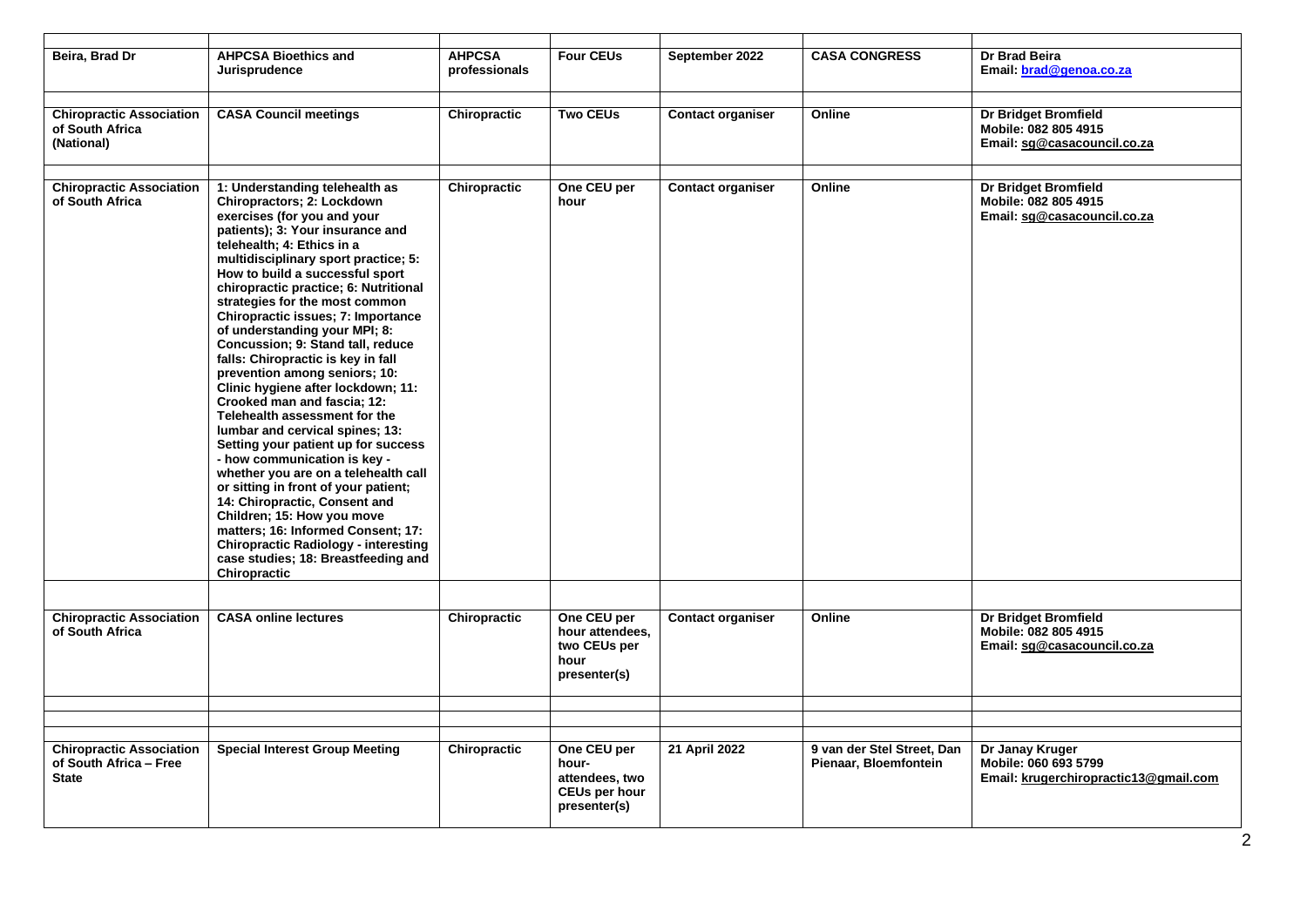|                                                                            | Case Study 1                                                                                                |                                  | <b>Two CEUs</b>                                                        | 24 May 2022                                                                              |                               |                                                                                                                       |
|----------------------------------------------------------------------------|-------------------------------------------------------------------------------------------------------------|----------------------------------|------------------------------------------------------------------------|------------------------------------------------------------------------------------------|-------------------------------|-----------------------------------------------------------------------------------------------------------------------|
|                                                                            | <b>Case Study 2</b>                                                                                         |                                  | <b>Two CEUs</b>                                                        | <b>23 August 2022</b>                                                                    |                               |                                                                                                                       |
|                                                                            | <b>Branch Meeting</b>                                                                                       |                                  | <b>Two CEUs</b>                                                        | <b>18 October 2022</b>                                                                   |                               |                                                                                                                       |
|                                                                            |                                                                                                             |                                  |                                                                        |                                                                                          |                               |                                                                                                                       |
| <b>Chiropractic Association</b><br>of SA - Gauteng                         | <b>Mechanics of the first</b><br>metatarsophalangeal joint in<br>relation to common lower limbs<br>injuries | Chiropractic                     | One CEU per<br>hour attendees,<br>two CEUs per<br>hour<br>presenter(s) | 11 May 2022                                                                              | Online                        | Dr Bhavini Dhanji<br>Mobile: 072 129 8609<br>Email: drbdhanji@gmail.com                                               |
| <b>Chiropractic Association</b><br>of SA-KZN                               | Xrays - an assessment of the spine<br>and extremities                                                       | Chiropractic                     | One CEU per<br>hour attendees.<br>two CEUs per<br>hour<br>presenter(s) | 4 June 2022                                                                              | Online                        | Dr Denise Coetzer<br>Telephone: 031 303 7422<br>Email: casakznbranch@gmail.com                                        |
|                                                                            | <b>Branch meeting</b>                                                                                       |                                  | <b>Two CEUs</b>                                                        |                                                                                          |                               |                                                                                                                       |
| <b>Chiropractic Association</b><br>of South Africa-<br><b>Western Cape</b> | <b>Case presentations</b>                                                                                   | Chiropractic                     | 2 CEUs<br>attendees, 2<br><b>CEUs per hour</b><br>presenters           | 7 APRIL 2022, 28<br><b>JUNE 2022, 4</b><br><b>AUGUST 2022, 3</b><br><b>NOVEMBER 2022</b> | <b>Venues to be confirmed</b> | <b>Dr Justin Adams</b><br>Telephone: 021 910 4994<br>Email: chair@csawc.co.za                                         |
|                                                                            | <b>Branch meetings</b>                                                                                      |                                  | 2 CEUs                                                                 | 3 MARCH 2022, 2<br><b>JUNE 2022, 25</b><br><b>AUGUST 2022, 1</b><br><b>DECEMBER 2022</b> |                               |                                                                                                                       |
|                                                                            |                                                                                                             |                                  |                                                                        |                                                                                          |                               |                                                                                                                       |
| <b>Fontaine, Ms Claire</b><br>(Dr Erika Coertzen)                          | <b>Trauma Releasing Exercises:</b><br>. TRE Introduction,<br>. TRE Module One.<br>. TRE Module Two,         | All allied health<br>professions | One CEU per<br>hour                                                    | Various dates from<br>2022: valid until end<br>January 2023                              | Various venues                | <b>Ms Susannah Cole-Hamilton</b><br>Mobile: 082 320 6722<br>Email: erikacoertzen@yahoo.com or<br>susannah@inkwazi.net |
|                                                                            | . TRE Advanced,<br>TRE Ethics                                                                               |                                  |                                                                        |                                                                                          |                               |                                                                                                                       |
|                                                                            |                                                                                                             |                                  |                                                                        |                                                                                          |                               |                                                                                                                       |
| <b>Comed Health (Dr E</b><br>Karagiannakis)                                | <b>Mastering microcirculation</b><br>dynamics                                                               | Homeopathy,<br>Phytotherapy      | One CEU per<br>hour attendees,<br>two CEUs<br>presenters               | 26 June 2022                                                                             | Online                        | Dr E Karagiannakis<br>Telephone: 012 813 9440<br>Mobile: 082 075 0496<br>Email: ria@comedhealth.co.za                 |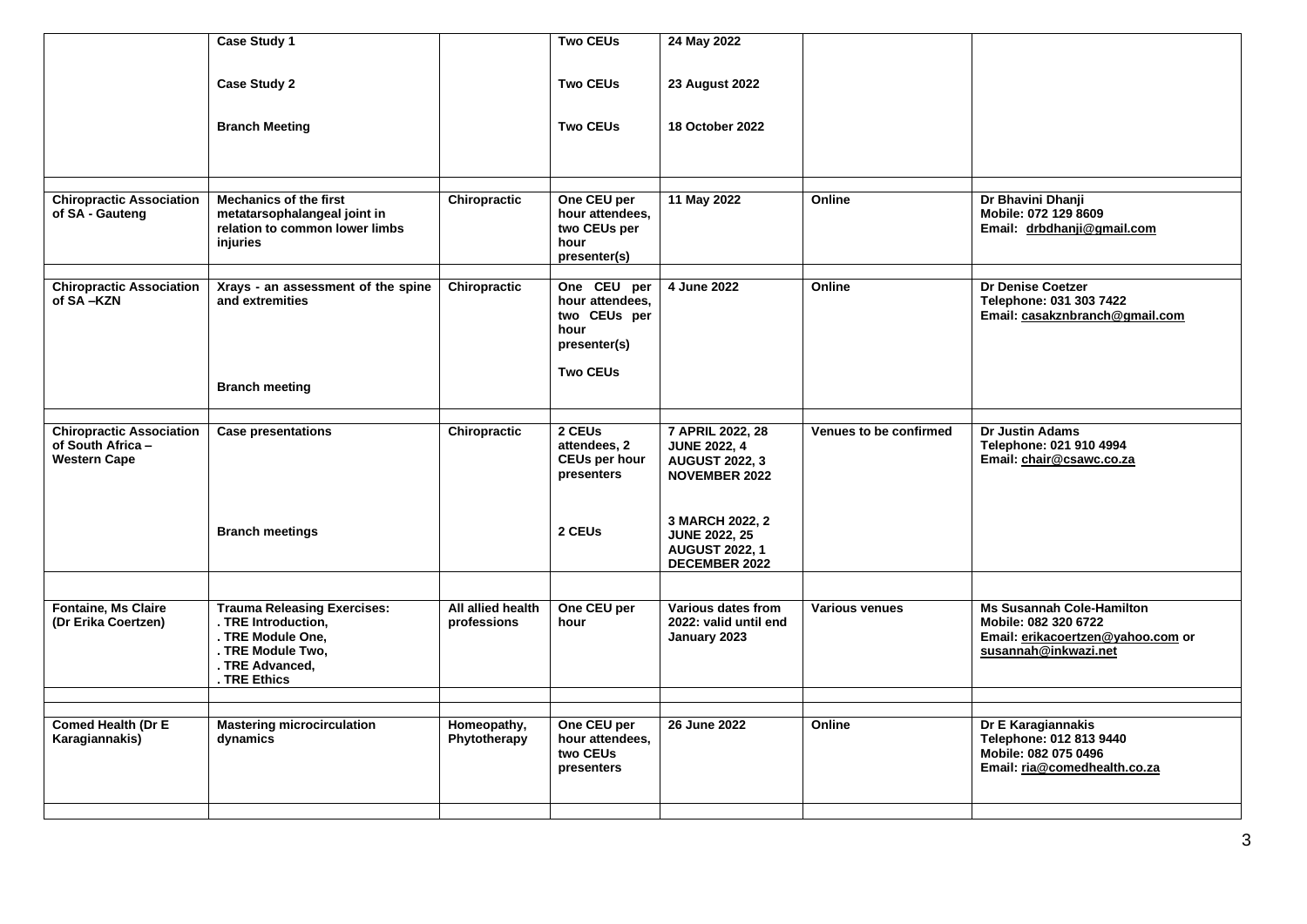| <b>Connected Paediatrics</b><br>(Dr Mike Marinus) | Formally organised special purpose<br>lecture: Understanding colic                                                                                                                                   | Chiropractic | One CEU per<br>hour                                                    | <b>Contact organiser</b>            | Online                                  | <b>Nicky Marinus</b><br>Mobile 083 308 8913 ; 083 289 4037<br>Email nicky@marinuschiropractic.co.za;<br>drmarinus@gmail.com |
|---------------------------------------------------|------------------------------------------------------------------------------------------------------------------------------------------------------------------------------------------------------|--------------|------------------------------------------------------------------------|-------------------------------------|-----------------------------------------|-----------------------------------------------------------------------------------------------------------------------------|
|                                                   |                                                                                                                                                                                                      |              |                                                                        |                                     |                                         |                                                                                                                             |
| <b>Connected Paediatrics</b><br>(Dr Mike Marinus) | Advanced history-taking,<br>diagnostics and treatment of<br>gastro-oesophageal reflux (GER)<br>and gastro-oesophageal reflux<br>disease (GERD): Online formally<br>organised special purpose lecture | Chiropractic | One CEU per<br>hour                                                    | <b>Contact organiser</b>            | Online                                  | <b>Nicky Marinus</b><br>Mobile 083 308 8913; 083 289 4037<br>Email nicky@marinuschiropractic.co.za;<br>drmarinus@gmail.com  |
|                                                   |                                                                                                                                                                                                      |              |                                                                        |                                     |                                         |                                                                                                                             |
| <b>Connected Paediatrics</b><br>(Dr Mike Marinus) | <b>Hip Dysplasia</b>                                                                                                                                                                                 | Chiropractic | One CEU per<br>hour                                                    | <b>Contact organiser</b>            | Online                                  | <b>Nicky Marinus</b><br>Mobile 083 308 8913; 083 289 4037<br>Email nicky@marinuschiropractic.co.za;<br>drmarinus@gmail.com  |
| <b>Connected Paediatrics</b><br>(Dr Mike Marinus) | <b>Understanding Torticollis</b>                                                                                                                                                                     | Chiropractic | One CEU per<br>hour                                                    | <b>Contact organiser</b>            | Online                                  | <b>Nicky Marinus</b><br>Mobile 083 308 8913; 083 289 4037<br>Email nicky@marinuschiropractic.co.za;<br>drmarinus@gmail.com  |
|                                                   |                                                                                                                                                                                                      |              |                                                                        |                                     |                                         |                                                                                                                             |
| <b>Connected Paediatrics</b><br>(Dr Mike Marinus) | <b>Newborn assessment</b>                                                                                                                                                                            | Chiropractic | One CEU per<br>hour                                                    | <b>Contact organiser</b>            | Online                                  | <b>Nicky Marinus</b><br>Mobile 083 308 8913; 083 289 4037<br>Email nicky@marinuschiropractic.co.za;<br>drmarinus@gmail.com  |
|                                                   |                                                                                                                                                                                                      |              |                                                                        |                                     |                                         |                                                                                                                             |
| <b>Connected Paediatrics</b><br>(Dr Mike Marinus) | Introduction to the Paediatric Skull                                                                                                                                                                 | Chiropractic | One CEU per<br>hour attendees.<br>two CEUs per<br>hour<br>presenter(s) | <b>Contact organiser</b>            | Online                                  | <b>Nicky Marinus</b><br>Mobile 083 308 8913; 083 289 4037<br>Email nicky@marinuschiropractic.co.za;<br>drmarinus@gmail.com  |
|                                                   |                                                                                                                                                                                                      |              |                                                                        |                                     |                                         |                                                                                                                             |
| <b>Connected Paediatrics</b><br>(Dr Mike Marinus) | <b>MSK Assessment and Treatment of</b><br>the Infant                                                                                                                                                 | Chiropractic | Presenters: 22<br><b>CEUs</b><br>Attendees: 11<br><b>CEUs</b>          | 9. 10 April 2022<br>4 & 5 June 2022 | 3 Blueberry Street<br>Honeydew, Gauteng | <b>Ms Nicky Marinus</b><br>Telephone: +447506630085<br>Email: nicky@marinuschiropractic.co.za                               |
|                                                   |                                                                                                                                                                                                      |              |                                                                        |                                     |                                         |                                                                                                                             |
| <b>Connected Paediatrics</b><br>(Dr Mike Marinus) | <b>Understanding Cranial Nerves</b>                                                                                                                                                                  | Chiropractic | One CEU per<br>hour attendees.<br>two CEUs per<br>hour<br>presenter(s) | <b>Contact organiser</b>            | Online                                  | <b>Ms Nicky Marinus</b><br>Telephone: +447506630085<br>Email: nicky@marinuschiropractic.co.za                               |
|                                                   |                                                                                                                                                                                                      |              |                                                                        |                                     |                                         |                                                                                                                             |
| <b>Connected Paediatrics</b><br>(Dr Mike Marinus) | <b>Baby Biomechanics</b>                                                                                                                                                                             | Chiropractic | One CEU per<br>hour attendees,<br>two CEUs per                         | <b>Contact organiser</b>            | <b>Cape Town</b>                        | <b>Ms Nicky Marinus</b><br>Telephone: +447506630085<br>Email: nicky@marinuschiropractic.co.za                               |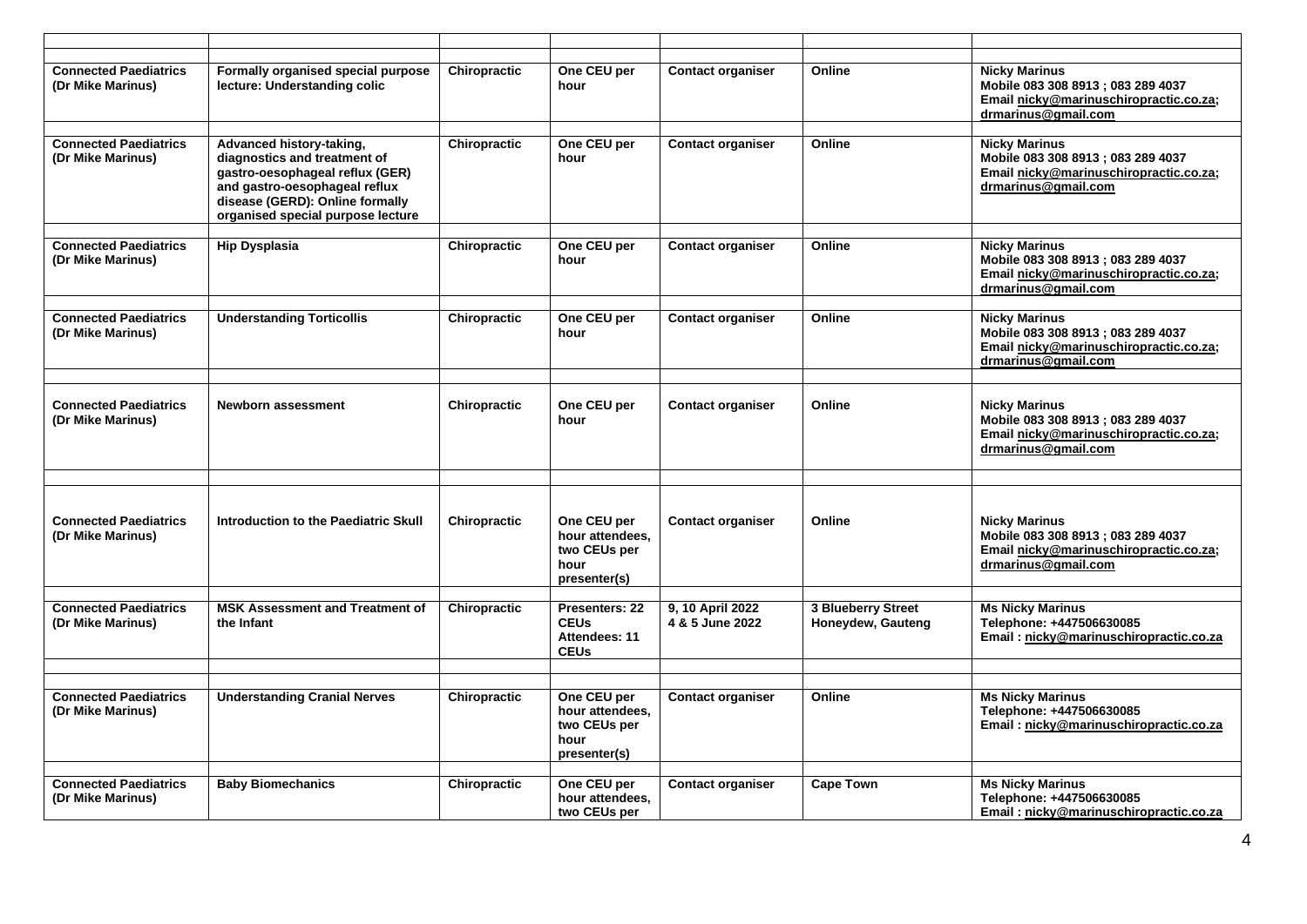|                                                                                   |                                                                                     |                                                    | hour                                                                         |                            |                                                  |                                                                                                                                          |
|-----------------------------------------------------------------------------------|-------------------------------------------------------------------------------------|----------------------------------------------------|------------------------------------------------------------------------------|----------------------------|--------------------------------------------------|------------------------------------------------------------------------------------------------------------------------------------------|
|                                                                                   |                                                                                     |                                                    | presenter(s)                                                                 |                            |                                                  |                                                                                                                                          |
| <b>Coyne Healthcare</b>                                                           | <b>Terranova Synergistic Nutrition</b><br>Webinar                                   | <b>AHPCSA</b><br>professionals                     | One CEU                                                                      | 7 <sup>th</sup> July 2022  | Online                                           | <b>Ms Felicia Rubin</b><br>Telephone: 021 421 9144<br>Email: felicia@coynehealthcare.co.za                                               |
|                                                                                   |                                                                                     |                                                    |                                                                              |                            |                                                  |                                                                                                                                          |
| <b>CPD HUB (Genoa)</b>                                                            | <b>Social Media Risks</b>                                                           | <b>AHPCSA</b><br>professionals                     | One CEU per<br>hour attendees,<br>two CEU<br>presenters                      | 2022                       | <b>Contact organizer</b>                         | <b>Mr Colin Dempster</b><br>Mobile: 083 714 5606<br>Email: colin@cpdhubsa.co.za                                                          |
|                                                                                   |                                                                                     |                                                    |                                                                              |                            |                                                  |                                                                                                                                          |
| <b>Department of</b><br>Complementary<br>Medicine - University of<br>Johannesburg | The 2nd Africanising the art of<br><b>Acupuncture International Webinar</b><br>2022 | <b>AHPCSA</b><br>professionals,<br><b>students</b> | One CEU per<br>hour                                                          | <b>10 August 2022</b>      | Online                                           | Dr Zijing Hu<br>Telephone: 011 559 6999 / 074 690 3099<br>Email: zhu@uj.ac.za                                                            |
|                                                                                   |                                                                                     |                                                    |                                                                              |                            |                                                  |                                                                                                                                          |
| Dr Natalya Dinat                                                                  | <b>WISH Study Group for Homeopaths</b>                                              | Homeopathy                                         | One CEU per<br>hour attendees.<br>two CEU<br>presenters                      | August 2021 - July<br>2022 | Online                                           | Dr Natalya Dinat<br>Mobile: 082 857 8860<br>Email: natalyadinat5@gmail.com                                                               |
|                                                                                   |                                                                                     |                                                    |                                                                              |                            |                                                  |                                                                                                                                          |
|                                                                                   |                                                                                     |                                                    |                                                                              |                            |                                                  |                                                                                                                                          |
| <b>Functional Reflexology</b><br><b>Studies (Ms J Salthouse)</b>                  | The anatomy and physiology of the<br>ear and related imbalances                     | <b>Therapeutic</b><br>Reflexology                  | One CEU per<br>hour attendees,<br>two CEU(s) per<br>hour for<br>presenter(s) | 19 May 2022                | Online                                           | <b>Ms Janice Salthouse</b><br>Mobile: 082 770 2908<br>Email: janicels@telkomsa.net                                                       |
|                                                                                   |                                                                                     |                                                    |                                                                              |                            |                                                  |                                                                                                                                          |
| <b>Fusion Homeopathics</b><br>CC (Dr Ameesha Manga)                               | Journal subscription - The<br>Homeopathic Heritage Journal                          | Homeopathy                                         | <b>Three CEUs per</b><br>MCQ (capped<br>at 20)                               | July 2021 - June<br>2023   | N/A                                              | Dr Ameesha Manga<br>Email: ameesha@fusionhom.co.za<br>Telephone: 011 027 3665                                                            |
|                                                                                   |                                                                                     |                                                    |                                                                              |                            |                                                  |                                                                                                                                          |
|                                                                                   |                                                                                     |                                                    |                                                                              | Various dates 2022         |                                                  |                                                                                                                                          |
| Hartebeespoort<br>Homeopathic<br>Association<br>(Dr Manfred Leibenguth)           | <b>Various Topics</b>                                                               | Homeopathy                                         | One CEU per<br>hour attendees,<br>two CEU(s) per<br>hour for<br>presenter(s) |                            | 179 Theo Street,<br><b>Wierdapark, Centurion</b> | Dr Manfred Leibenguth<br>Telephone number:012 253 2901<br>Mobile: 082 935 0936<br>Email: backpainfree65@gmail.com /<br>ghn3001@gmail.com |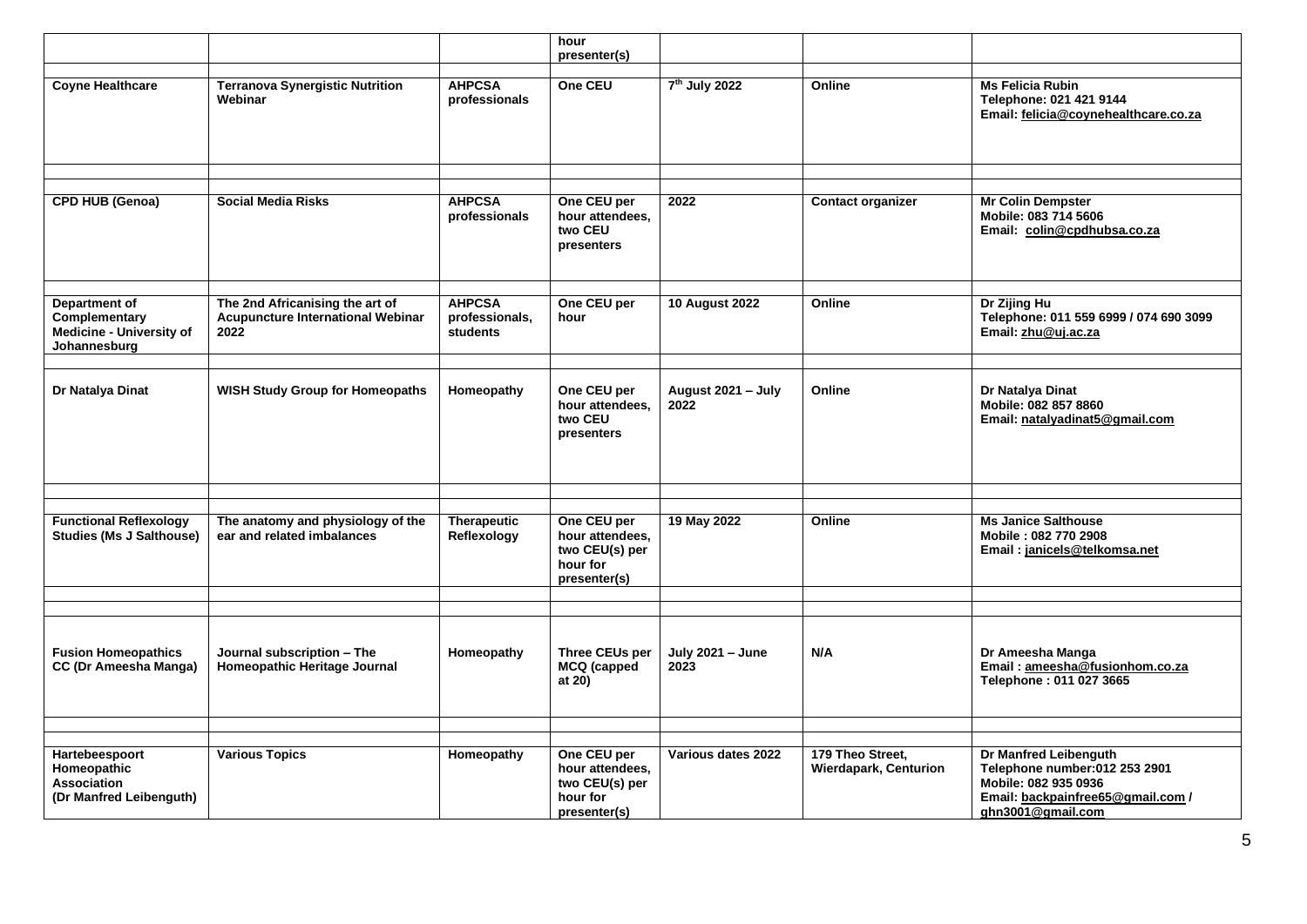| <b>Hewland, Ms Sarah</b>                      | 1. Case Study discussions<br>2. Structured small group<br>discussion<br>3. Special Interest Group Meeting | <b>Chinese</b><br><b>Medicine and</b><br>Acupuncture | <b>Two CEUs for</b><br><b>Structured</b><br><b>Small Group</b><br><b>Discussion and</b><br><b>Case Study</b><br>Discussion,<br>and Special<br><b>Interest Group</b><br><b>Meeting</b> | <b>Various dates</b><br>between<br>2021 - 2022                                                                                      | <b>Please Contact the</b><br><b>Organiser for Venues</b> | <b>Ms Sarah Hewland</b><br>Telephone: 021 671 5262<br>Mobile: 073 147 0670<br>Email: shewland@gmail.com |
|-----------------------------------------------|-----------------------------------------------------------------------------------------------------------|------------------------------------------------------|---------------------------------------------------------------------------------------------------------------------------------------------------------------------------------------|-------------------------------------------------------------------------------------------------------------------------------------|----------------------------------------------------------|---------------------------------------------------------------------------------------------------------|
|                                               |                                                                                                           |                                                      |                                                                                                                                                                                       |                                                                                                                                     |                                                          |                                                                                                         |
|                                               |                                                                                                           |                                                      |                                                                                                                                                                                       |                                                                                                                                     |                                                          |                                                                                                         |
| Homeopathic<br><b>Association of SA (HSA)</b> | <b>Dementia</b>                                                                                           | Homeopathy                                           | One CEU per<br>hour attendees,<br>two CEUs per<br>hour<br>presenter(s)                                                                                                                | 2 June 2022                                                                                                                         | Online                                                   | Dr Caitlin Goodwin<br>Telephone: 011 682 3598<br>Email: drcaitlingoodwin@gmail.com                      |
|                                               | <b>Materia Medica Studies</b>                                                                             |                                                      | One CEU per<br>hour attendees,<br>two CEUs per<br>hour<br>presenter(s)                                                                                                                | 12 June 2022, 10<br>July 2022, 14 August<br>2022, 11 September<br>2022, 9 October<br>2022, 13 November<br>2022, 11 December<br>2022 |                                                          |                                                                                                         |
|                                               | <b>Detoxification &amp; oxidative stress</b>                                                              |                                                      | One CEU per<br>hour attendees,<br>two CEUs per<br>hour<br>presenter(s)                                                                                                                | 7 July 2022                                                                                                                         |                                                          | Dr Caitlin Goodwin<br>Telephone: 011 682 3598<br>Email: drcaitlingoodwin@gmail.com                      |
|                                               | Functional medicine approach to<br>psoriasis management                                                   |                                                      | One CEU per<br>hour attendees,<br>two CEUs per<br>hour<br>presenter(s)                                                                                                                | 4 August 2022                                                                                                                       |                                                          | Dr Laura Chella / Dr Robert Durrheim<br>Mobile: 072 056 5515<br>Email: info@homeopathy.org.za           |
|                                               | The thyroid gland                                                                                         |                                                      | One CEU per<br>hour attendees,<br>two CEUs per<br>hour<br>presenter(s)                                                                                                                | 6 October 2022                                                                                                                      |                                                          | Dr Laura Chella / Dr Robert Durrheim<br>Mobile: 072 056 5515<br>Email: info@homeopathy.org.za           |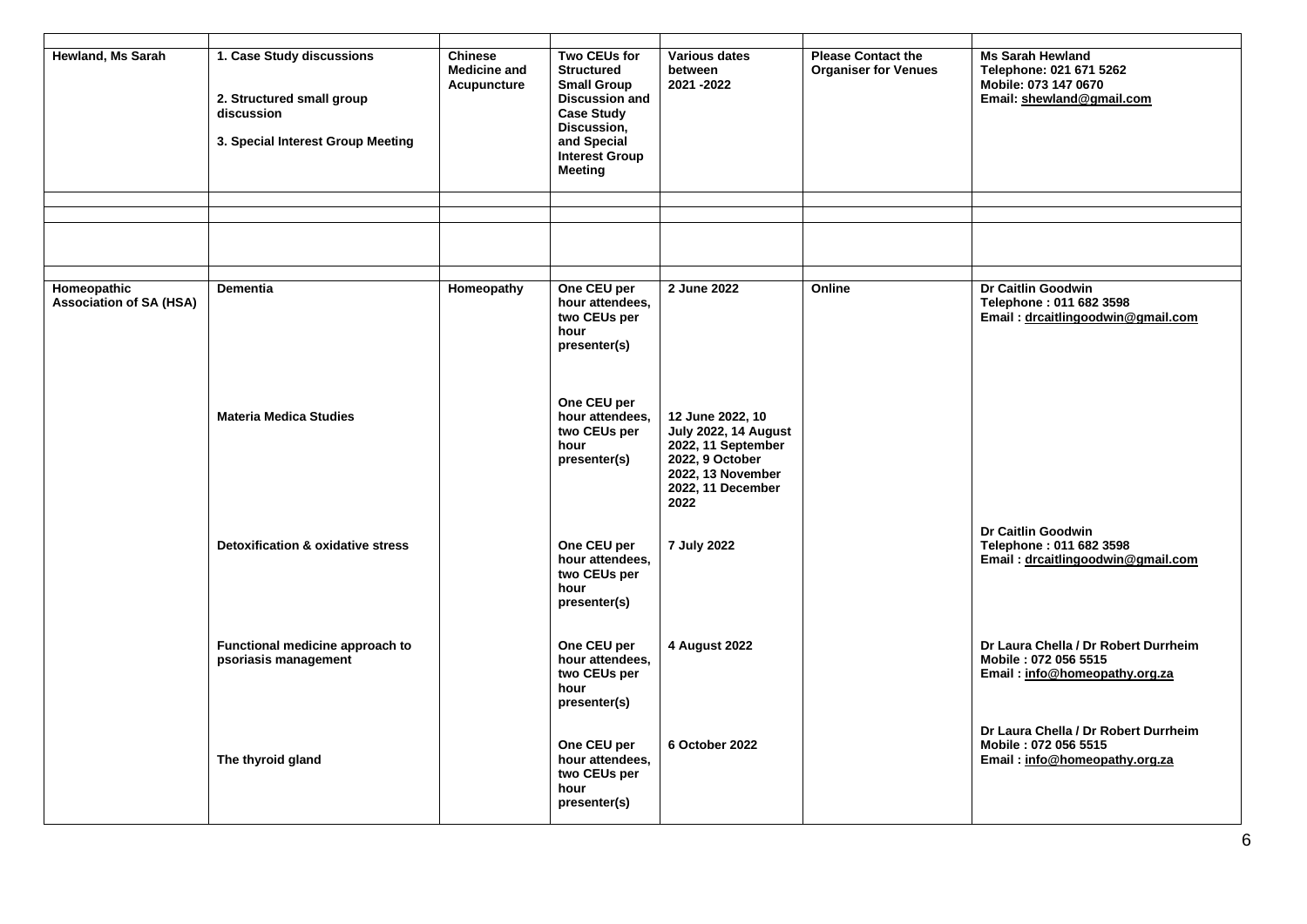| Hoffman, Carolyn (Ms)                                                         | <b>Pregnancy Massage</b><br><b>Advanced MLD</b>                                                                                                                                                                                                                                                                                                                                                                                                                                                                                                                                                                                                                                                                                                                                     | <b>AHPCSA</b><br>professionals    | One CEU per<br>hour                                                    | 2022 / 2023                                                                                                                                                                                                                                                                                                                  | 19 Budock Road,<br><b>Claremont, Cape Town</b> | <b>Ms Carolyn Hoffman</b><br>Mobile: 072 147 6747<br>Email: hofcarolyn@gmail.com            |
|-------------------------------------------------------------------------------|-------------------------------------------------------------------------------------------------------------------------------------------------------------------------------------------------------------------------------------------------------------------------------------------------------------------------------------------------------------------------------------------------------------------------------------------------------------------------------------------------------------------------------------------------------------------------------------------------------------------------------------------------------------------------------------------------------------------------------------------------------------------------------------|-----------------------------------|------------------------------------------------------------------------|------------------------------------------------------------------------------------------------------------------------------------------------------------------------------------------------------------------------------------------------------------------------------------------------------------------------------|------------------------------------------------|---------------------------------------------------------------------------------------------|
|                                                                               |                                                                                                                                                                                                                                                                                                                                                                                                                                                                                                                                                                                                                                                                                                                                                                                     |                                   |                                                                        |                                                                                                                                                                                                                                                                                                                              |                                                |                                                                                             |
|                                                                               |                                                                                                                                                                                                                                                                                                                                                                                                                                                                                                                                                                                                                                                                                                                                                                                     |                                   |                                                                        |                                                                                                                                                                                                                                                                                                                              |                                                |                                                                                             |
|                                                                               |                                                                                                                                                                                                                                                                                                                                                                                                                                                                                                                                                                                                                                                                                                                                                                                     |                                   |                                                                        |                                                                                                                                                                                                                                                                                                                              |                                                |                                                                                             |
| <b>International Academy</b><br>of Reflexology and<br><b>Meridian Therapy</b> | X-TRA focus on functions and<br>disorders of the thyroid                                                                                                                                                                                                                                                                                                                                                                                                                                                                                                                                                                                                                                                                                                                            | <b>AHPCSA</b><br>professionals    | One CEU per<br>hour attendees,<br>two CEUs per<br>hour<br>presenter(s) | 24/26 May 2022                                                                                                                                                                                                                                                                                                               | Online                                         | <b>Mr Daniel Dougans</b><br>Telephone: 011 807 7184<br>Email: info@reflexologycourse.co.za  |
|                                                                               |                                                                                                                                                                                                                                                                                                                                                                                                                                                                                                                                                                                                                                                                                                                                                                                     |                                   |                                                                        |                                                                                                                                                                                                                                                                                                                              |                                                |                                                                                             |
| Kazazis, Stella (Ms)                                                          | <b>5 ELEMENTS &amp; ADHD</b>                                                                                                                                                                                                                                                                                                                                                                                                                                                                                                                                                                                                                                                                                                                                                        | <b>Therapeutic</b><br>Reflexology | One CEU per<br>hour attendees,<br>two CEUs per<br>hour<br>presenter(s) | 21 July 2022                                                                                                                                                                                                                                                                                                                 | Online                                         | <b>Ms Stella Kazazis</b><br>Mobile: 083 305 1313<br>Email: stella@stellak.co.za             |
|                                                                               |                                                                                                                                                                                                                                                                                                                                                                                                                                                                                                                                                                                                                                                                                                                                                                                     |                                   |                                                                        |                                                                                                                                                                                                                                                                                                                              |                                                |                                                                                             |
| Maginness, Glenn (Dr)                                                         | <b>A. PAEDIATRIC ESSENTIALS FOR</b><br>THE NEW GRADUATE ITWO<br><b>MODULES1</b><br>Module One: Examination of the<br>Child (Eighteen (18) CEUs)<br><b>Module Two: Spinal Adjustment of</b><br>the Child (Fifteen (15) CEUs)<br><b>B. PAEDIATRIC EXCELLENCE -</b><br>THE COMPLETE PACKAGE [FOUR<br><b>MODULES; MODULES TWO AND</b><br>THREE DIVIDED INTO THREE<br><b>UNITS EACH]</b><br><b>Module One: The Paediatric Initial</b><br><b>Consultation (Twenty-five (25)</b><br>CEU <sub>s</sub> )<br><b>Module Two: Adjustment of the</b><br><b>Child: Three Units</b><br>1. Module Two: Unit One (1): Spinal<br>Adjustment of the Child (Fifteen (15)<br>CEU <sub>s</sub> )<br>2. Module Two: Unit Two (2): Cranial<br>Assessment and Adjustment of the<br>Child (Fifteen (15) CEUs) | Chiropractic                      | See Column<br>Two (2)                                                  | <b>Ongoing online</b><br><b>Modules/Courses up</b><br>to 31 January 2023<br>Please note that as<br>per the AHPCSA<br><b>CPD Guidelines,</b><br><b>Online Courses /</b><br>Modules are capped<br>at Twenty (20) CEUs<br>in any CPD Cycle;<br>Ten (10) CEUs may<br>be taken over into<br>the next CPD cycle<br>$(2021 - 2023)$ | Online                                         | Dr Glenn Maginness<br>Tel: 61 418 364 422 (Australian Code)<br>Email: chiro@netspace.net.au |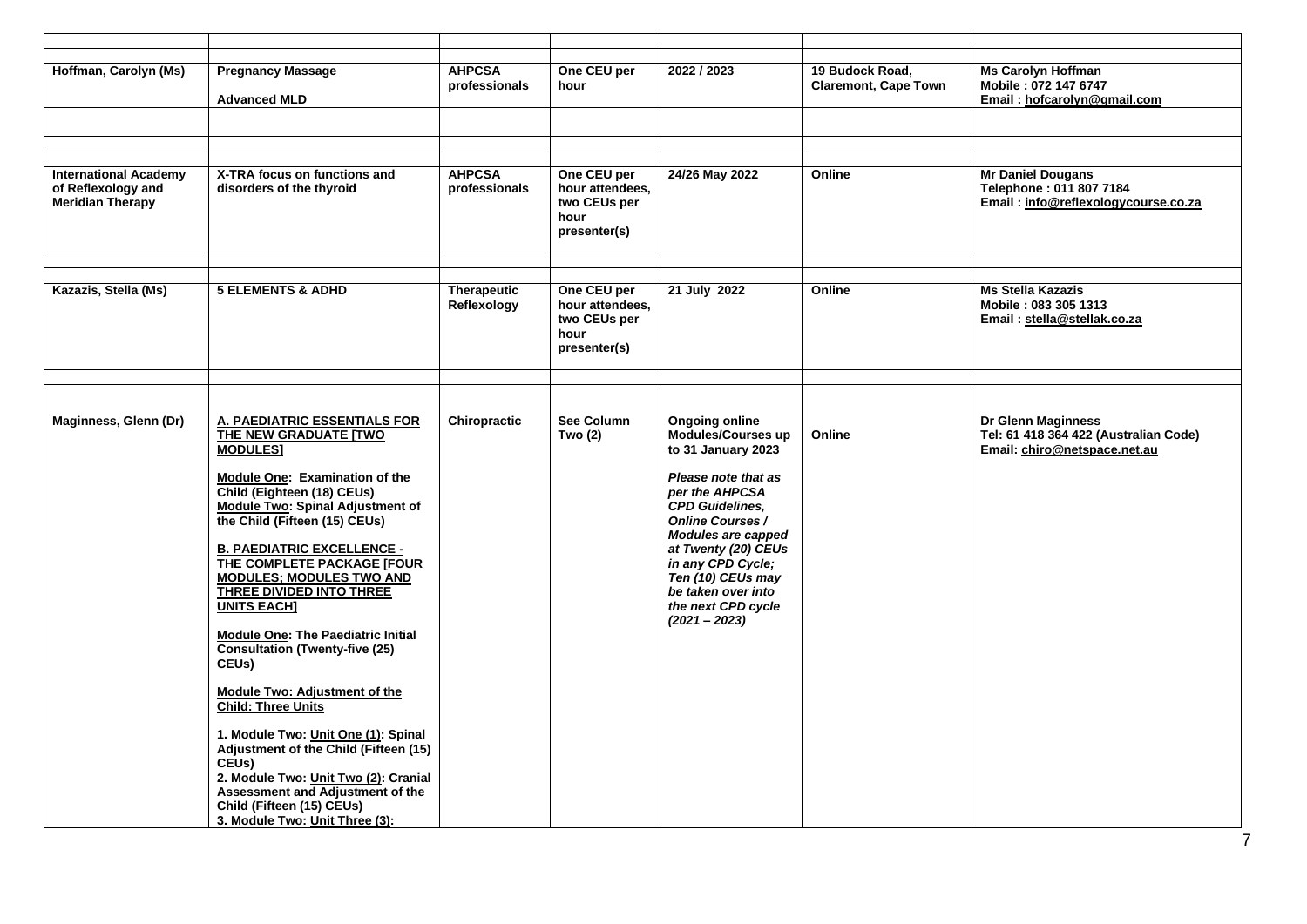| <b>MTASA (Massage</b>                | Adjustment of the Upper and Lower<br><b>Limb of the Paediatric Patient</b><br>(Thirteen (13) CEUs)<br><b>Module Three: Management of</b><br><b>Common Childhood Conditions:</b><br><b>Three Units</b><br>1. Module Three: Unit One (1)<br>(Fifteen (15) CEUs)<br>2. Module Three: Unit Two (2)<br>(Fifteen (15) CEUs)<br>3. Module Three: Unit Three (3)<br>(Fifteen (15) CEUs)<br><b>Module Four: Paediatric Special</b><br><b>Appointments to Achieve Better</b><br><b>Clinical Outcomes (Six (6) CEUs)</b><br>The gut immune system connection | <b>AII AHPCSA</b> | Level 1.A.3                                                                                                                    | 6 - 8 May 2022 | Online | <b>Ms Tamzen Ayers</b>                         |
|--------------------------------------|---------------------------------------------------------------------------------------------------------------------------------------------------------------------------------------------------------------------------------------------------------------------------------------------------------------------------------------------------------------------------------------------------------------------------------------------------------------------------------------------------------------------------------------------------|-------------------|--------------------------------------------------------------------------------------------------------------------------------|----------------|--------|------------------------------------------------|
| <b>Therapy Association of</b><br>SA) | <b>AGM</b><br>Protecting the thumb for career<br>longevity<br>Pelvic health in practice - part 1<br>and 2<br>Polycystic ovarian syndrome<br><b>Pelvic connections</b><br>The nervous system connection to<br>abdominal pain and discomfort                                                                                                                                                                                                                                                                                                        | professions       | <b>Activities:</b><br>One CEU per<br>hour attendees,<br>two CEUs per<br>hour<br>presenter(s)<br><b>AGM: Two</b><br><b>CEUs</b> |                |        | Mobile: 072 292 5970<br>Email: cpd@mtasa.co.za |
|                                      | Introduction to the fascial system                                                                                                                                                                                                                                                                                                                                                                                                                                                                                                                |                   | One CEU per<br>hour attendees,<br>two CEUs per<br>hour<br>presenter(s)                                                         | 21 April 2022  |        |                                                |
|                                      | Fibromyalgia                                                                                                                                                                                                                                                                                                                                                                                                                                                                                                                                      |                   | One CEU per<br>hour attendees,<br>two CEUs per                                                                                 | 12 July 2022   |        |                                                |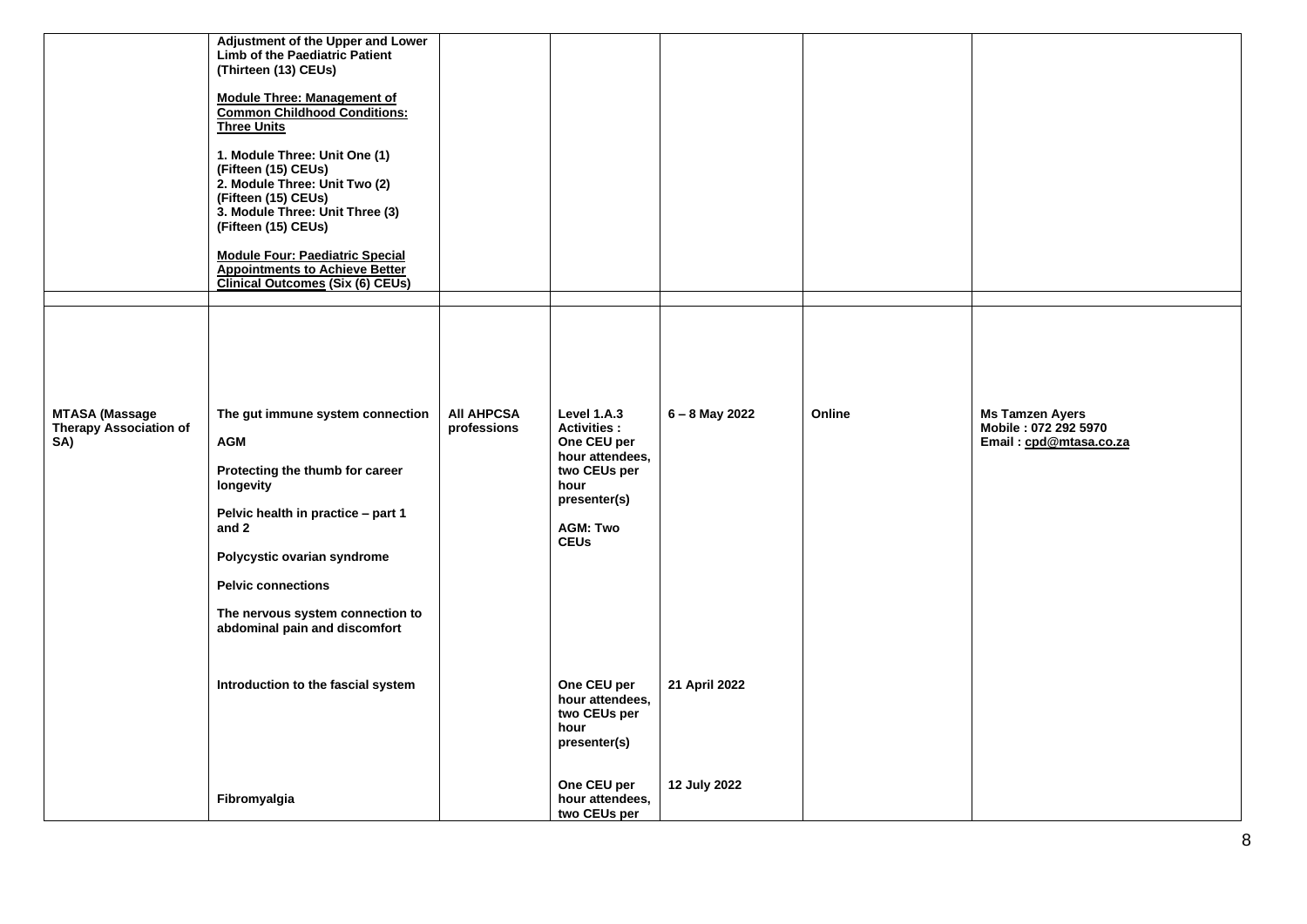|                                                                                        | Hyperthyroidism                                                                                                            |                                                                          | hour<br>presenter(s)<br>One CEU per<br>hour attendees,<br>two CEUs per<br>hour<br>presenter(s)                                                                                                                                                                                                                                                  | 8 September 2022                 |        |                                                                                          |
|----------------------------------------------------------------------------------------|----------------------------------------------------------------------------------------------------------------------------|--------------------------------------------------------------------------|-------------------------------------------------------------------------------------------------------------------------------------------------------------------------------------------------------------------------------------------------------------------------------------------------------------------------------------------------|----------------------------------|--------|------------------------------------------------------------------------------------------|
| Moran, Erin L                                                                          | <b>Myofascial Cupping Therapy</b><br>Workshop: two-hour online<br>workshop and one-hour live Q&A<br>(online FOSPL)         | <b>Acupuncturists</b><br>, Chinese<br><b>Medicine and</b><br>Acupuncture | One CEU per<br>hour                                                                                                                                                                                                                                                                                                                             | Ongoing                          | Online | Erin L Moran<br>Telephone (1) 778 788 5785<br>Enquiries: margaret@erinmoran.ca           |
|                                                                                        |                                                                                                                            |                                                                          |                                                                                                                                                                                                                                                                                                                                                 |                                  |        |                                                                                          |
| <b>Paediatric Chiro South</b><br>Africa (Dr J Bunge)                                   | <b>Developing brains</b><br><b>Chiropractic Nutrition</b>                                                                  | Chiropractic                                                             | One CEU per<br>hour attendees,<br>two CEUs per<br>hour<br>presenter(s)                                                                                                                                                                                                                                                                          | 30 June 2022<br>5 July 2022      | Online | Dr Jacqui Bunge<br>Mobile: 082 333 4228<br>Email: jacquibunge@iafrica.com                |
|                                                                                        | <b>Post Partum Rehab</b>                                                                                                   |                                                                          |                                                                                                                                                                                                                                                                                                                                                 | 12 July 2022                     |        |                                                                                          |
|                                                                                        |                                                                                                                            |                                                                          |                                                                                                                                                                                                                                                                                                                                                 |                                  |        |                                                                                          |
| <b>SAARP (South African</b><br><b>Association of</b><br>Registered<br>Phytotherapists) | Special interest group meeting<br>Professional journal (MCQ)<br><b>Professional journal</b><br><b>Professional journal</b> | <b>Members of</b><br><b>SAARP</b>                                        | <b>LEVEL</b><br>1.A.4<br><b>ACTIVITY</b><br>$\equiv$<br>One (1)<br><b>CEU</b><br>per<br>hour<br>attendees, two<br>(2) CEUs per<br>hour<br>presenter(s)<br><b>LEVEL</b><br>2.C.1<br><b>ACTIVITY</b><br>$=$<br><b>Minimum</b><br>3<br>CEUs (capped<br>at 20 CEUs per<br>cycle)<br><b>LEVEL</b><br>2.D.1<br><b>ACTIVITY</b><br>$=$<br>Author<br>10 | 28 July 2022, 20<br>October 2022 | Online | <b>Dr Caren Hauptfleisch</b><br>Mobile: 072 355 8356<br>Email: phytotherapists@gmail.com |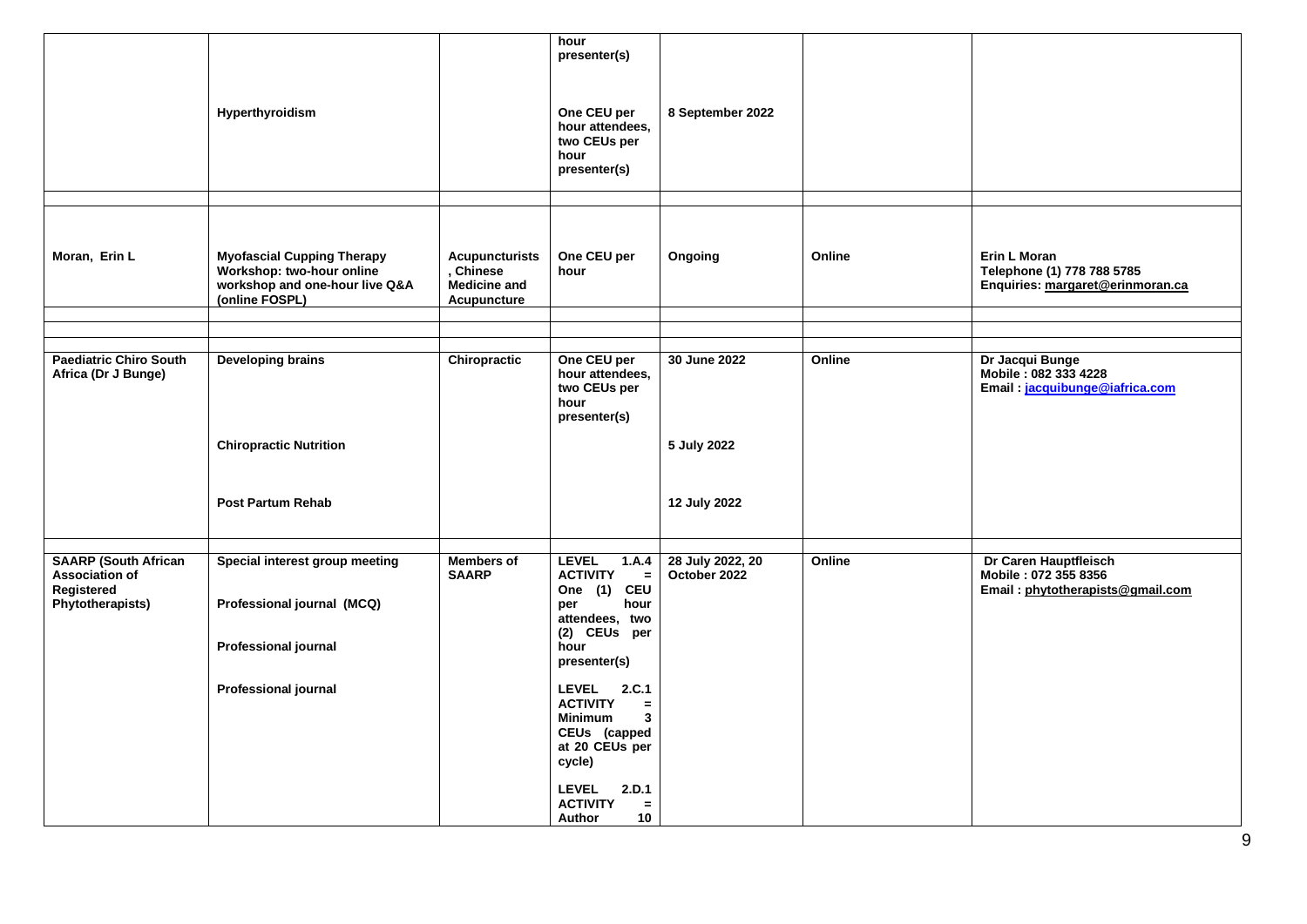|                                                           |                                                                                                  |                                                                                          | <b>CEUs</b><br>(Maximum 30<br>CEUs per cycle<br><b>LEVEL</b><br>2.D.3<br>$ACTIVITY = 5$<br>CEUs (capped<br>at 20 CEUs per<br>cycle) |                                                                |                                                                         |                                                                                                                                    |
|-----------------------------------------------------------|--------------------------------------------------------------------------------------------------|------------------------------------------------------------------------------------------|-------------------------------------------------------------------------------------------------------------------------------------|----------------------------------------------------------------|-------------------------------------------------------------------------|------------------------------------------------------------------------------------------------------------------------------------|
| <b>SANA (South African</b><br>Naturopathy<br>Association) | <b>Case Studies</b>                                                                              | Naturopathy                                                                              | <b>Two CEUS</b>                                                                                                                     | February, April,<br>June, August,<br>October, December<br>2022 | Online                                                                  | Dr A Pelteret / Dr S Sachs<br>Mobile: 082 369 6606 / 072 021 9959<br>Email: sana.naturopathy@gmail.com /<br>info@sanaturopathy.org |
| <b>SA Natural Products</b>                                | Methyl-sulphonyl-methane (MSM)<br>and musculoskeletal health - a<br>review for clinicians        | Homeopathy,<br>Naturopathy,<br>Phytotherapy,<br>Ayurveda and<br>Unani-Tibb               | <b>Three CEUs</b><br>four CEUs<br>presenters                                                                                        | January 2022 to end<br>December 2023                           | Online                                                                  | Dr David Naude<br>Telephone: 031 783 8000<br>Fax: 031 783 8080<br>Email: david.naude@sanatural.co.za                               |
|                                                           | Role of echinacea purpurea in the<br>prevention and treatment of<br>respiratory tract infections |                                                                                          | One CEU per<br>hour attendees,<br>two CEUs per<br>hour<br>presenter(s)                                                              | 10 March 2022                                                  | <b>Birchwood Conference</b><br>Centre, 14 Viewpoint<br>street (Gauteng) |                                                                                                                                    |
|                                                           | Chronic sub-clinical systemic<br>metabolic acidosis                                              |                                                                                          | <b>Three CEUs</b><br>attendees, four<br><b>CEUs</b><br>presenters                                                                   | August 2021 -<br>August 2022                                   |                                                                         |                                                                                                                                    |
|                                                           | Lactic Acid & butyrate - unsung<br>heroes of the microbiome                                      | Homeopathy,<br>Naturopathy,<br>Phytotherapy,<br>Ayurveda,<br>Osteopathy,<br>Chiropractic | <b>Three CEUs</b><br>attendees, four<br><b>CEUs</b><br>presenters                                                                   | August 2021 -<br>August 2022                                   |                                                                         |                                                                                                                                    |
|                                                           | <b>Prevention and treatment of</b><br>respiratory tract infections with<br>Echanae purpurea      | <b>AII AHPCSA</b><br>professionals                                                       | One(1) CEU per<br>hour attendees,<br>one CEU per<br>hour                                                                            | <b>Contact organizer for</b><br>dates                          | Online                                                                  |                                                                                                                                    |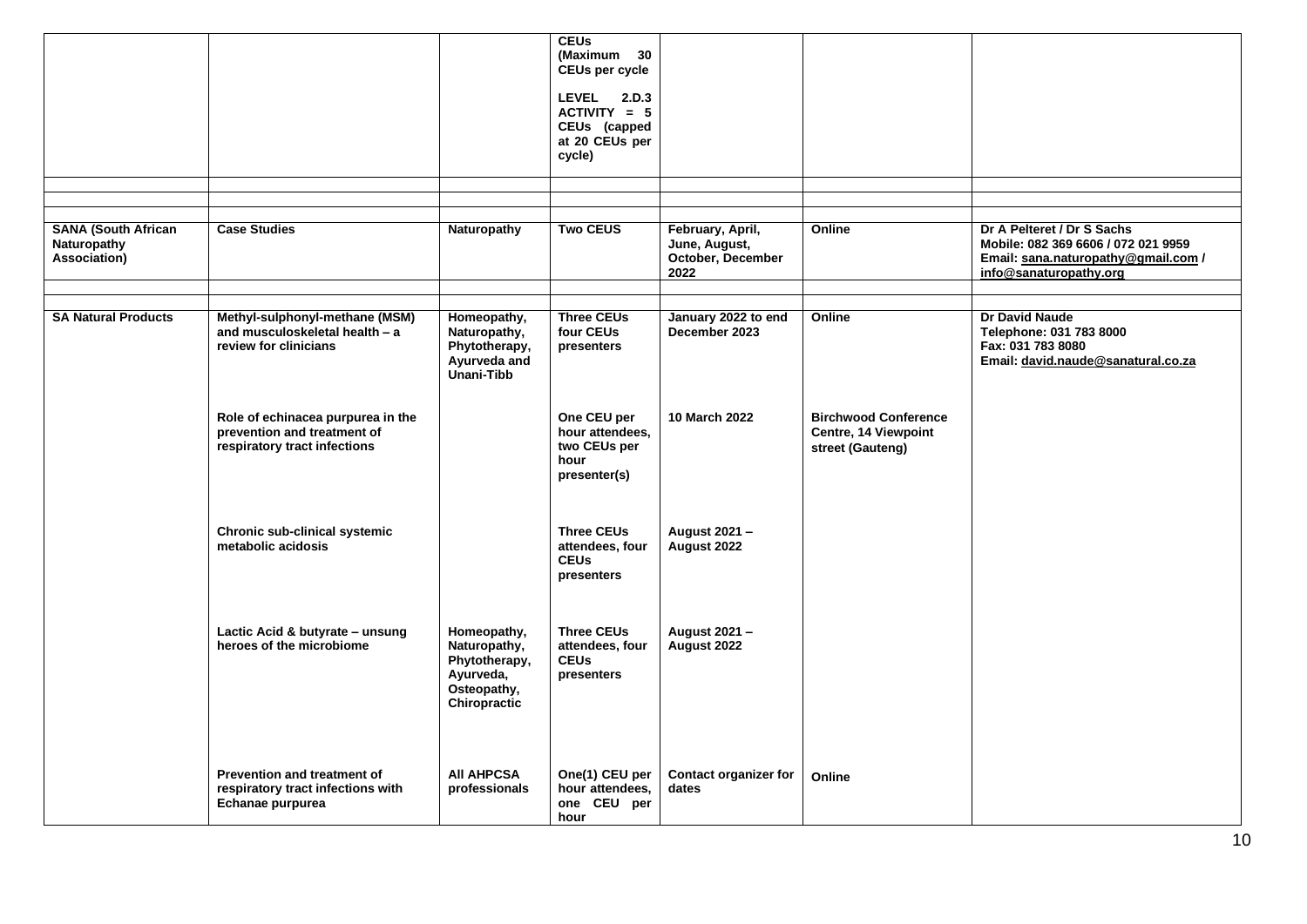|                                                            |                                                                                                                   |                                    | presenter(s) (5                                |                   |        |                                                                                         |
|------------------------------------------------------------|-------------------------------------------------------------------------------------------------------------------|------------------------------------|------------------------------------------------|-------------------|--------|-----------------------------------------------------------------------------------------|
|                                                            |                                                                                                                   |                                    | Courses,<br>$duration = one$                   |                   |        |                                                                                         |
|                                                            |                                                                                                                   |                                    | (1) Hour each)                                 |                   |        |                                                                                         |
|                                                            |                                                                                                                   |                                    |                                                |                   |        |                                                                                         |
|                                                            |                                                                                                                   |                                    |                                                |                   |        |                                                                                         |
|                                                            |                                                                                                                   |                                    |                                                |                   |        |                                                                                         |
|                                                            |                                                                                                                   |                                    |                                                |                   |        |                                                                                         |
|                                                            |                                                                                                                   |                                    |                                                |                   |        |                                                                                         |
|                                                            |                                                                                                                   |                                    |                                                |                   |        |                                                                                         |
|                                                            |                                                                                                                   |                                    |                                                |                   |        |                                                                                         |
| The Face and Body<br>Institute                             | <b>COVID Vaccines - Strategies for</b><br>increasing the safety of vaccines as<br>well as minimising side effects | All allied health<br>professionals | One CEU per<br>hour attendees,<br>two CEUs per | 23 February 2022  | Online | <b>Ms Frances van Reenen</b><br>Mobile: 079 999 6821<br>Email: frances@xymogen-sa.co.za |
|                                                            |                                                                                                                   |                                    | hour<br>presenter(s)                           | 30 March 2022     |        |                                                                                         |
|                                                            | Successful strategies for                                                                                         |                                    |                                                |                   |        |                                                                                         |
|                                                            | detoxification                                                                                                    |                                    |                                                |                   |        |                                                                                         |
|                                                            | Neurobiological and brain health -<br>approaches to protect and repairt<br>the brain                              |                                    |                                                | 18 May 2022       |        |                                                                                         |
|                                                            |                                                                                                                   |                                    |                                                |                   |        |                                                                                         |
|                                                            | <b>Blood sugar management</b>                                                                                     |                                    |                                                | 22 June 2022      |        |                                                                                         |
|                                                            | <b>Belly blues</b>                                                                                                |                                    |                                                | 27 July 2022      |        |                                                                                         |
|                                                            |                                                                                                                   |                                    |                                                |                   |        |                                                                                         |
|                                                            | The management of SIBO                                                                                            |                                    |                                                | 31 August 2022    |        |                                                                                         |
|                                                            |                                                                                                                   |                                    |                                                |                   |        |                                                                                         |
|                                                            | Integrated chronic pain<br>management                                                                             |                                    |                                                | 29 September 2022 |        |                                                                                         |
|                                                            |                                                                                                                   |                                    |                                                |                   |        |                                                                                         |
|                                                            |                                                                                                                   |                                    |                                                |                   |        |                                                                                         |
|                                                            |                                                                                                                   |                                    |                                                |                   |        |                                                                                         |
|                                                            |                                                                                                                   |                                    |                                                |                   |        |                                                                                         |
|                                                            |                                                                                                                   |                                    |                                                |                   |        |                                                                                         |
| <b>TSARS (The South</b><br>African Reflexology<br>Society) | Online lectures by Dr Yeshantha<br>Padayachee:                                                                    | <b>AHPCSA</b><br>professionals     | One CEU per<br>hour attendees,<br>two CEUs per | 4 May 2022        | Online | Ms Lyn de Visser<br>Mobile: 065 911 7492                                                |
|                                                            | 1 <sup>st</sup> lecture - Introduction to the                                                                     |                                    | hour                                           |                   |        | Email: info@sareflexology.org.za                                                        |